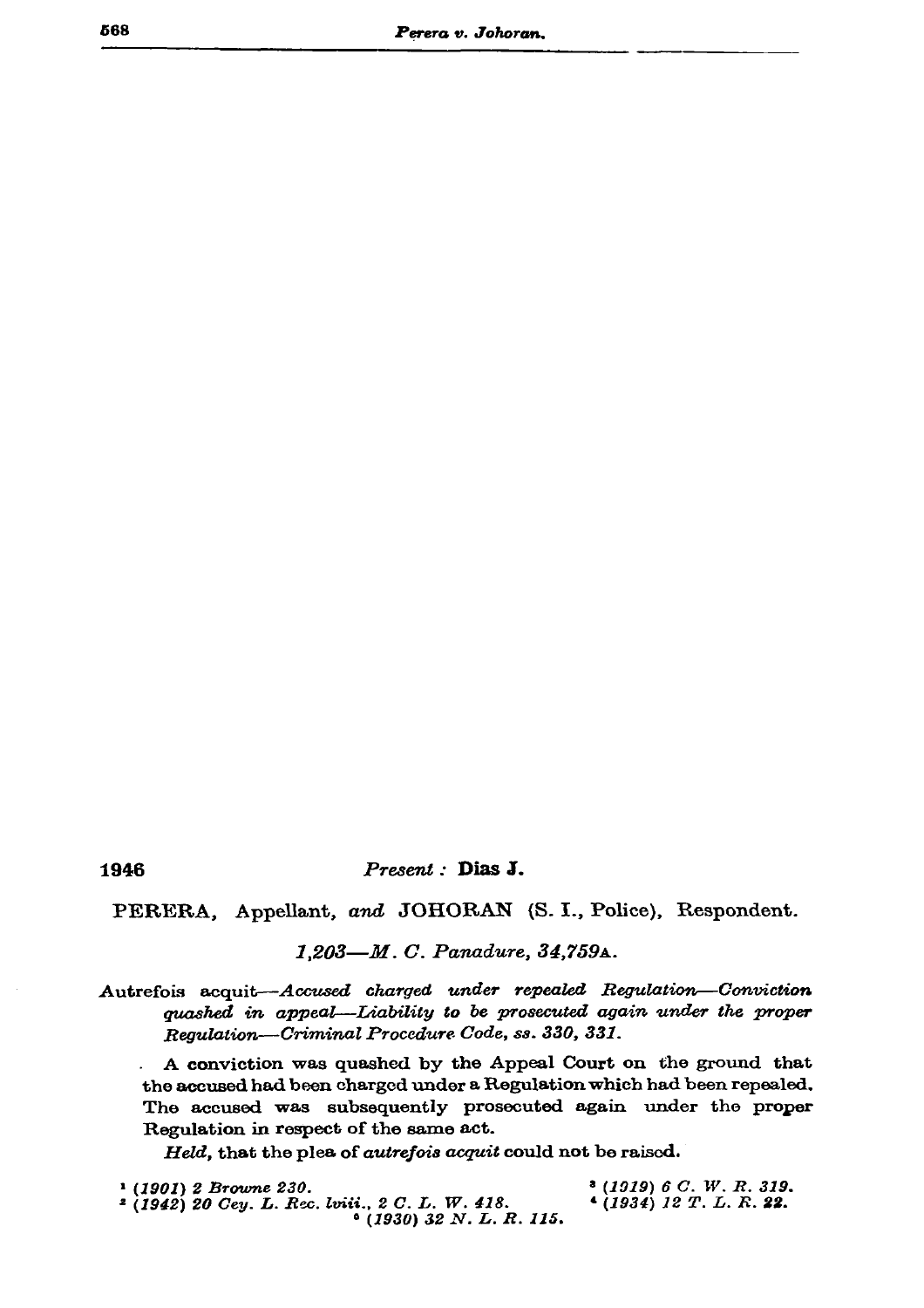PPEAL against a conviction from the Magistrate's Court, Panadure.

N. Nadarajah, K.C. (with him V. Arulambalam), for the accused, appellant.

A. C. M. Ameer, C.C., for the Attorney-General.

Cur. adv. vult.

November 12, 1946. DIAS J.-

In M. C., Panadure No. 34,759 this appellant was charged with precisely the same offence with which he was charged and convicted in the present case.

In the earlier case the accused appealed against his conviction and the judgment of the Supreme Court is reported in  $46 N. L. R. 333.$  Canekeratne J. held that the accused had been charged under a Regulation which had been repealed and that the effect of that repeal was to obliterate the Regulation as completely as if it had never been brought into force. He said: "The accused, Perera, has not been properly charged and the proceedings are a nullity. I quash the conviction and leave it to the authorities, if so advised, to take any action against the accused."

Thereupon, in the present case, the appellant was again charged under the proper Regulation published in Government Gazette No. 9,274, dated May 26, 1944. The charge is that the appellant on December 6, 1944, at Wadduwa did sell half a pound of dried sprats ("Haal-messas") at fifty cents whereas the controlled price of a pound of this comestible was only forty-nine cents.

Both at the trial as well as in this appeal, the appellant raised the plea of *autrefois acquit* under sections 330 and 331 of the Criminal Procedure Code.

Counsel for the appellant takes his stand on the judgment of Reading L.C.J. in R. v. Barron 1. "The principle on which this plea depends has often been stated. It is this, that the law does not permit a man to be twice in peril of being convicted of the same offence. If, therefore, he has been acquitted, i.e., found to be not guilty of the offence by a Court competent to try him, such acquittal is a bar to a second indictment for the same offence. This rule applies not only to the offences actually charged, but to any offence of which he could have been properly convicted on the trial of the first indictment." If I may say so with respect, that ruling is also the law of Ceylon. The language of section 330 of the Criminal Procedure Code and the illustrations appended to it indicate that our law is precisely the same as indicated by Lord Reading. I cannot, however, agree with the extended application which counsel for the appellant endeavours to give to the language of the Lord Chief

<sup>1</sup> (1914) 10 Crim. App. R. a' p. 87.